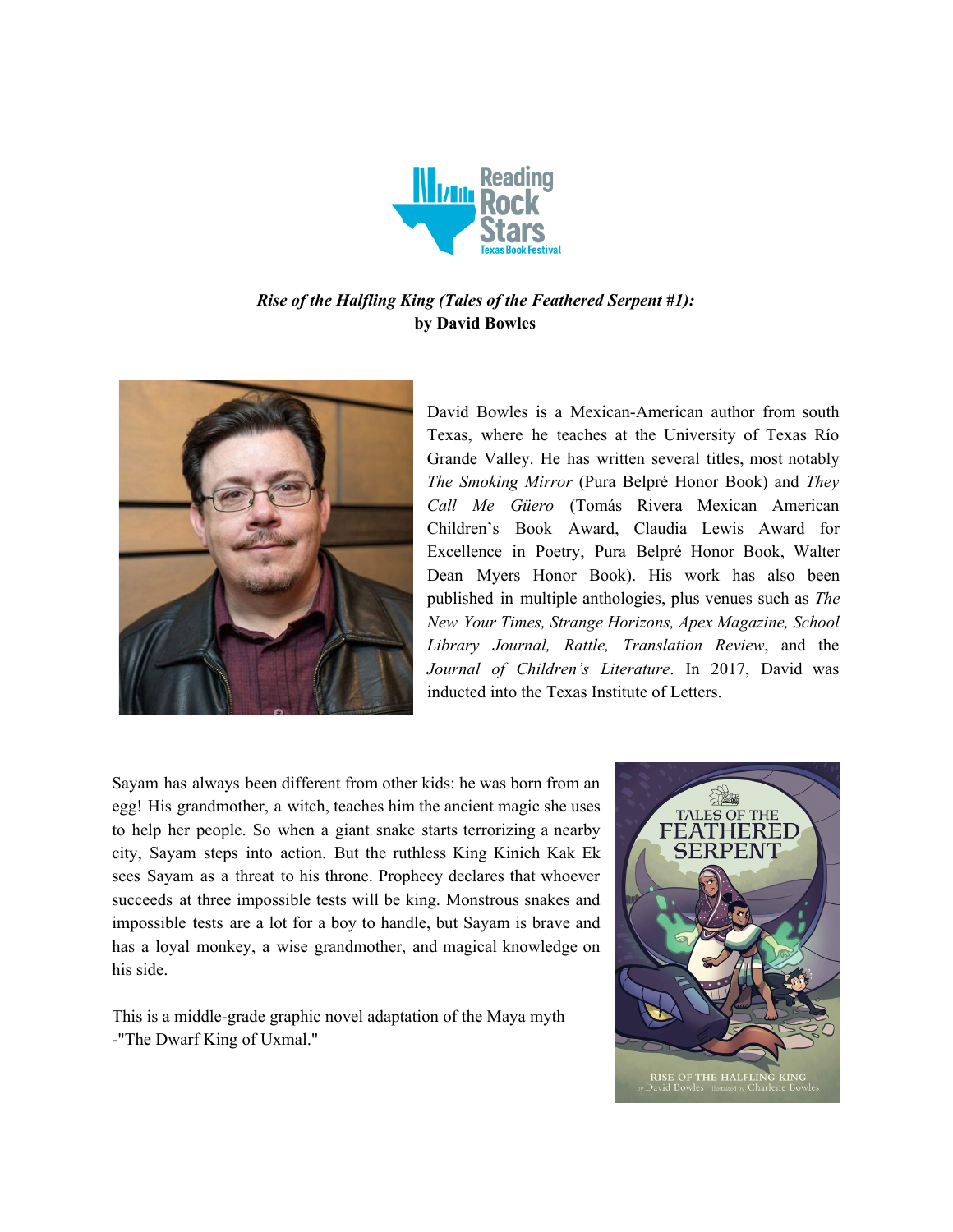#### **RRS connection to TEKS: Please refer to TEKS for English Language Arts and Reading**

- *● Comprehension skills: listening, speaking, reading, writing, and thinking using multiple texts.*
- *● Response skills: listening, speaking, reading, writing, and thinking using multiple texts.*
- *● Author's purpose and craft: listening, speaking, reading, writing, and thinking using multiple texts.*
- *● Composition I: listening, speaking, reading, writing, and thinking using multiple texts--writing process.*
- *● Composition II: listening, speaking, reading, writing, and thinking using multiple texts—genres.*
- *● Inquiry and research: listening, speaking, reading, writing, and thinking using multiple texts.*

#### **Relevant Vocabulary:**

- Graphic novel
- Ancient mayan mythology
- Mesoamerican culture
- Natives
- Hieroglyphs
- Prophecy
- Witchcraft / sorcery / wizardry / healer
- Halfling
- Underworld
- Dark arts
- Generational knowledge
- Wisdom
- Humility
- Treaty
- Justice
- Community Cultural Wealth

### **Pre-reading engagement:**

- What does an author do?
- What does an editor do?
- Think about the title of this book and its cover illustration. How does it make you feel? What does it make you think about?
- Read the synopsis on the back cover. Does this information confirm your predictions about the book?
- What genre might this book be?
- Ask your librarian about where to find more graphic novels about mesoamerica.
- Look for information about mayan mythology.

### **While/post reading engagement:**

- What differences do you notice between the Aluxes and the citizens of Uxmal? Why could that be?
- Inference question: why do the Aluxes seem distrustful of human visitors?